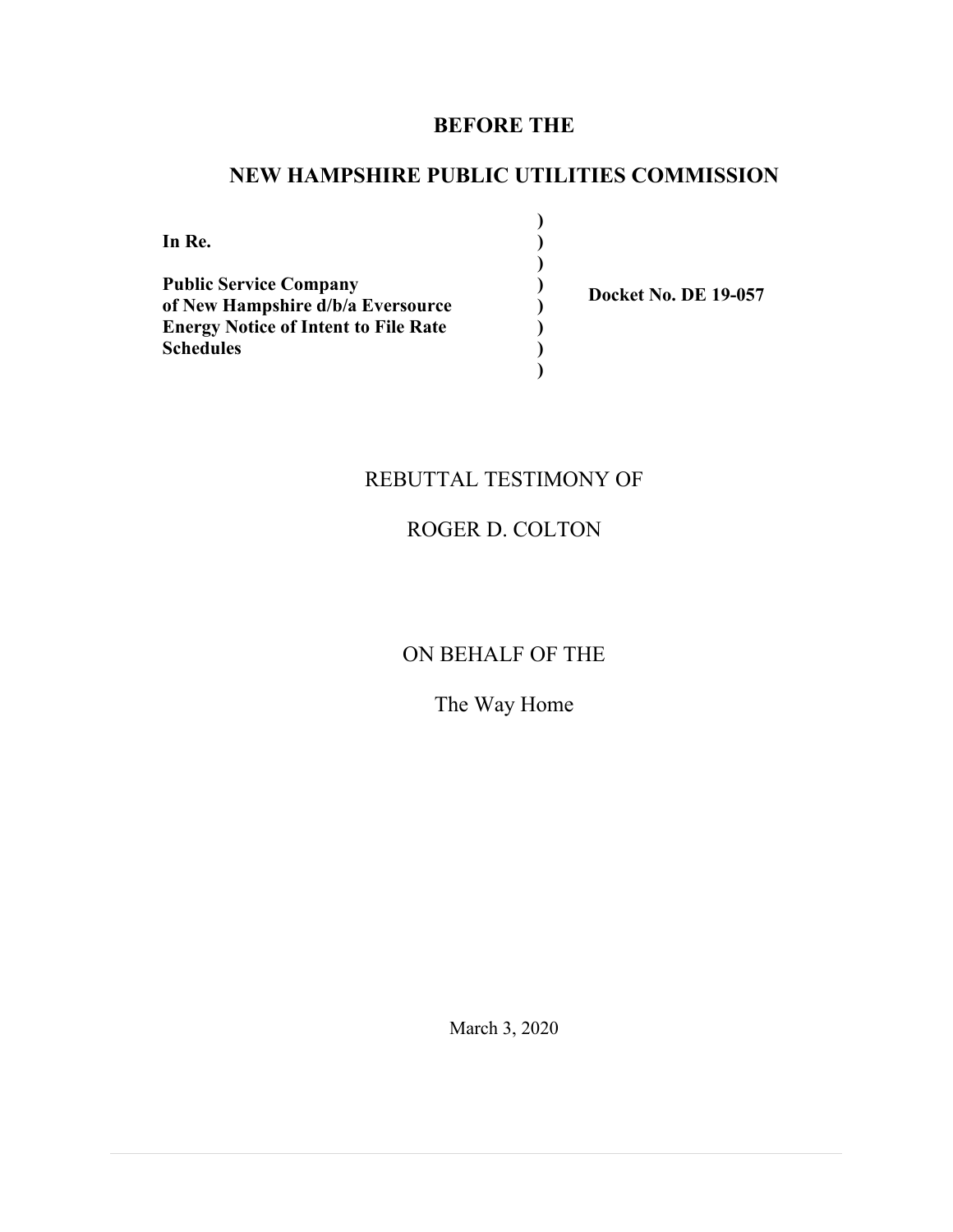| 1              | Q. | PLEASE STATE YOUR NAME AND BUSINESS ADDRESS.                                                                                                                                                                                     |
|----------------|----|----------------------------------------------------------------------------------------------------------------------------------------------------------------------------------------------------------------------------------|
| 2              | A. | My name is Roger Colton. My business address is 34 Warwick Road, Belmont, MA                                                                                                                                                     |
| 3              |    | 02478.                                                                                                                                                                                                                           |
| 4              |    |                                                                                                                                                                                                                                  |
| 5              | Q. | ARE YOU THE SAME ROGER COLTON WHO PREVIOUSLY PREPARED                                                                                                                                                                            |
| 6              |    | DIRECT TESTIMONY IN THIS PROCEEDING?                                                                                                                                                                                             |
| 7              | A. | Yes.                                                                                                                                                                                                                             |
| 8              |    |                                                                                                                                                                                                                                  |
| 9              | Q. | PLEASE STATE THE PURPOSE OF YOUR REBUTTAL TESTIMNONY.                                                                                                                                                                            |
| 10             | A. | The purpose of my rebuttal testimony is to respond to the Direct Testimony of Staff                                                                                                                                              |
| 11             |    | Witness Amanda Noonan with respect to the proposed New Start program. To the extent                                                                                                                                              |
| 12             |    | that I do not respond to other aspects of Noonan's testimony, I either agree with her                                                                                                                                            |
| 13             |    | testimony or the scope and nature of any disagreement was fully explained in my Direct                                                                                                                                           |
| 14             |    | Testimony and needs no further expansion.                                                                                                                                                                                        |
| 15             |    |                                                                                                                                                                                                                                  |
| 16             | Q. | IS THERE ANY ASPECT OF MS. NOONAN'S TESTIMONY REGARDING                                                                                                                                                                          |
| 17             |    | NEW START WITH WHICH YOU DISAGREE?                                                                                                                                                                                               |
| 18             | A. | The aspect of Staff Witness Noonan's testimony to which I respond does not represent a                                                                                                                                           |
| 19             |    | "disagreement" so much as it represents an explanation of how I believe her testimony                                                                                                                                            |
| 20             |    | was incomplete. Ms. Noonan testified in relevant part as follows with respect to New                                                                                                                                             |
| 21             |    | Start:                                                                                                                                                                                                                           |
| 22<br>23<br>24 |    | The plan should provide for the collection and reporting of data prior to the<br>start of the program in order to provide a baseline for comparison in<br>subsequent years. The plan should address how the Company will measure |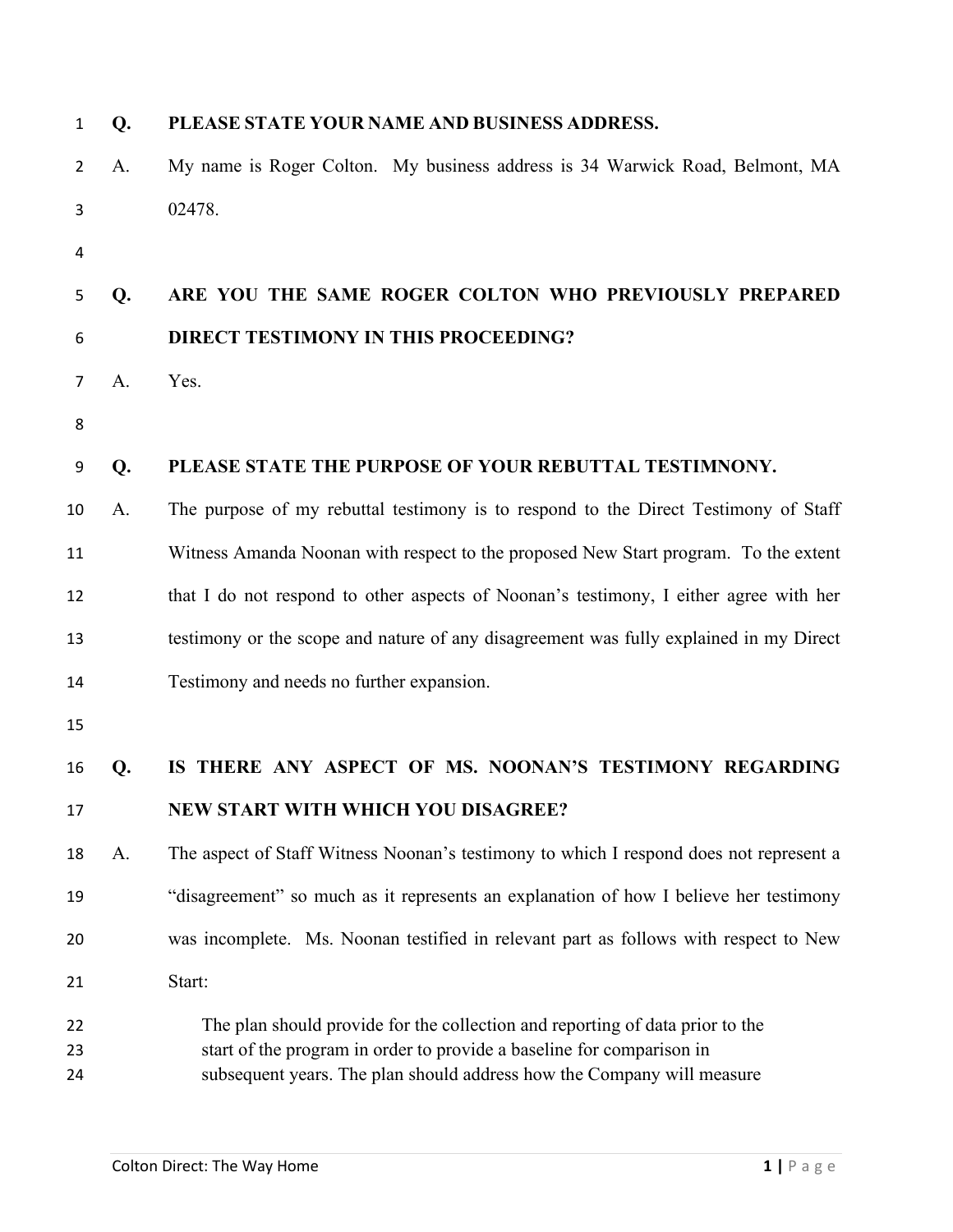| 1              |                         | and report on program performance each year and include, at a minimum, the              |  |  |
|----------------|-------------------------|-----------------------------------------------------------------------------------------|--|--|
| $\overline{2}$ | following:              |                                                                                         |  |  |
| 3              |                         |                                                                                         |  |  |
| 4              | i)                      | Number of customer accounts coded financial hardship.                                   |  |  |
| 5              | $\overline{ii}$ )       | Number of customers enrolled in the program.                                            |  |  |
| 6              | $\overline{111}$        | Number of customers who successfully completed the program.                             |  |  |
| 7              | iv)                     | Number of customers dropped from the program.                                           |  |  |
| 8              | $\mathbf{v})$           | Number of customers who re-enroll in the program after being                            |  |  |
| 9              |                         | dropped and length of time before re-enrollment.                                        |  |  |
| 10             | $\rm\,vi)$              | Number of customers who re-enroll in the program after                                  |  |  |
| 11             |                         | successful completion and length of time before re-enrollment.                          |  |  |
| 12             | $\overline{\text{vii}}$ | Number of customers who remain on budget plan after automatic                           |  |  |
| 13             |                         | enrollment upon completion and for how long.                                            |  |  |
| 14             | viii)                   | Total dollar amount of arrearages forgiven.                                             |  |  |
| 15             | ix)                     | Average dollar amount per participating customer of arrearages                          |  |  |
| 16             |                         | forgiven.                                                                               |  |  |
| 17             | $\mathbf{x})$           | Comparison of disconnections before and after program start.                            |  |  |
| 18             | xi)                     | Comparison of lead-lag before and after program start.                                  |  |  |
| 19             | xii)                    | Comparison of bills behind for hardship customers before and                            |  |  |
| 20             |                         | after program start.                                                                    |  |  |
| 21             | xiii)                   | Quantification of impact of program on field visits and customer                        |  |  |
| 22             |                         | service.                                                                                |  |  |
| 23             | xiv)                    | Quantification of impact of program on re-connections.                                  |  |  |
| 24             | XV)                     | Quantification of impact of program on uncollectibles.                                  |  |  |
| 25             |                         |                                                                                         |  |  |
| 26             |                         | (Noonan Direct, at Bates 8 -9).                                                         |  |  |
| 27             |                         |                                                                                         |  |  |
| 28             |                         | While I do not disagree with the substance of any particular item in the list which Ms. |  |  |
| 29             |                         | Noonan included in her Direct Testimony - she does state that her recommended list is   |  |  |
| 30             |                         | "at a minimum" – the list which Ms. Noonan recommends is incomplete. <sup>1</sup>       |  |  |
| 31             |                         |                                                                                         |  |  |

<span id="page-2-0"></span><sup>&</sup>lt;sup>1</sup> The closest I come to a "disagreement" is with Ms. Noonan's data elements "iv" and "v." My disagreement with these two particular elements, however, is not with these data elements, as such, but rather with the fact that, as I explain in my Direct Testimony, New Start participants should not be "dropped from the program" and subsequently "re-enrolled." In contrast, "re-enrollment" as that term is used in data element "vi" is entirely appropriate and should, as Ms. Noonan recommends, be tracked.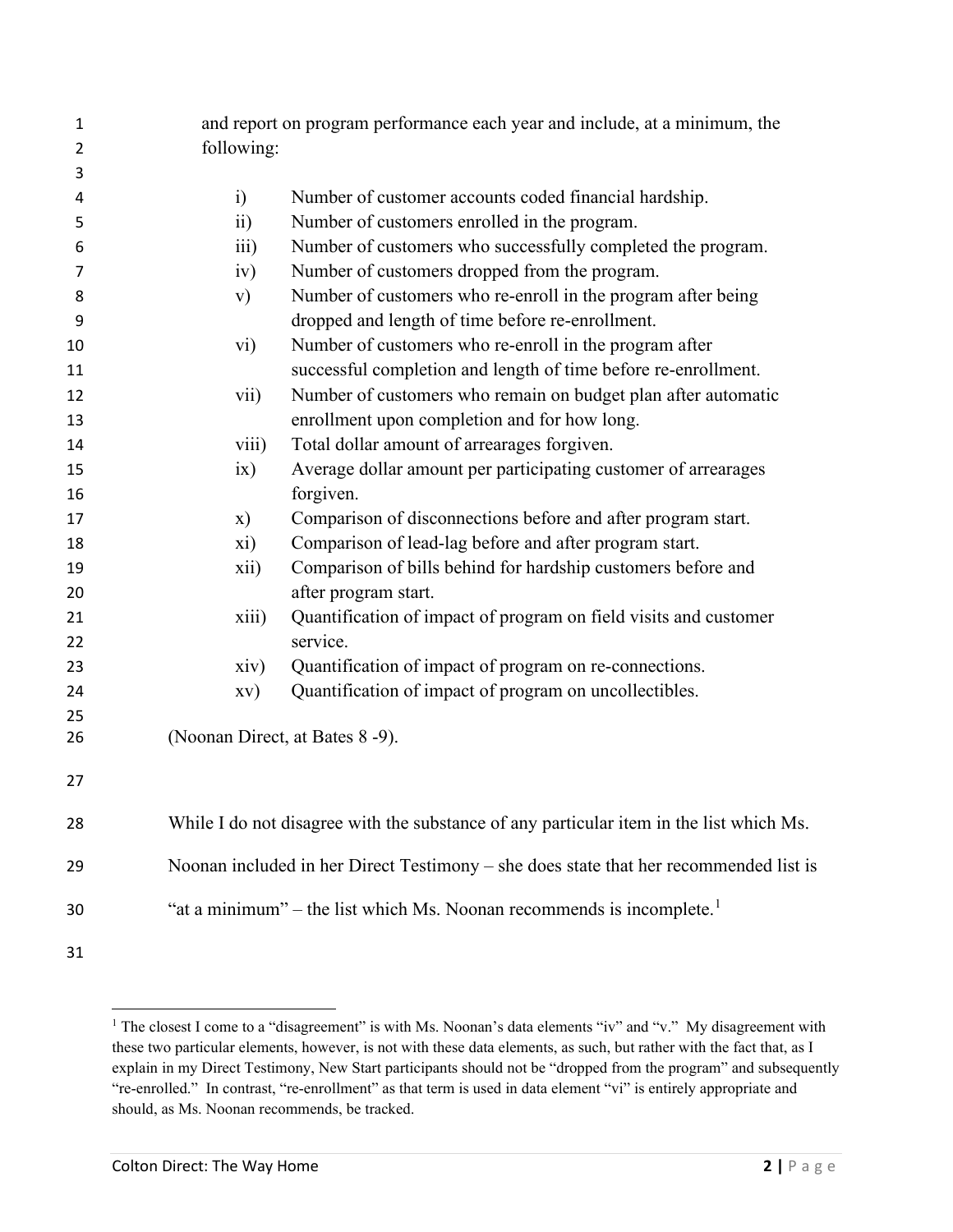# **Q. DO YOU HAVE ANY CLARIFYING OR DEFINITIONAL COMMENTS YOU WISH TO MAKE ABOUT YOUR RECOMMENDATIONS BEFORE YOU BEGIN?**

 A. Yes. Before I begin, let me note four observations about my recommendations. First, there are data elements that I would *want* to have Eversource collect, and there are other data elements that I think are *not* particularly helpful. I will note both below. Second, within that data that I recommend being collected, my references to "accounts" (and related terms, e.g., "customers") is intended to be limited to New Start participants. Third, whenever I talk about "arrears," I mean unpaid bills for current service incurred *after* someone enters New Start. By definition, someone who is in New Start is going to have a pre-existing arrears. What we want to know is how people are performing *after* they enter New Start. So, what their arrears were when they entered New Start should be excluded from these reports of arrears. Fourth, while I state that data should be collected "by month," what I mean is that the data should be monthly data. That "monthly data," however, could be filed (or submitted or whatever term is most appropriate) on a quarterly, bi-annual or on an annual basis. We don't need to *receive* the data each month. It's just that when we do get data, we want data "by month."

### **Q. GIVEN THE ABOVE OBSERVATIONS, WHAT DATA REPORTING**

### **ELEMENTS DO YOU RECOMMEND THE COMPANY ADOPT TO ALLOW**

#### **STAKEHOLDERS TO ADEQUATELY ASSESS THE NEW START PROGRAM?**

A. Noting that what I recommend below should not be construed as being in contravention

of that which was recommended by Ms. Noonan, I recommend as follows: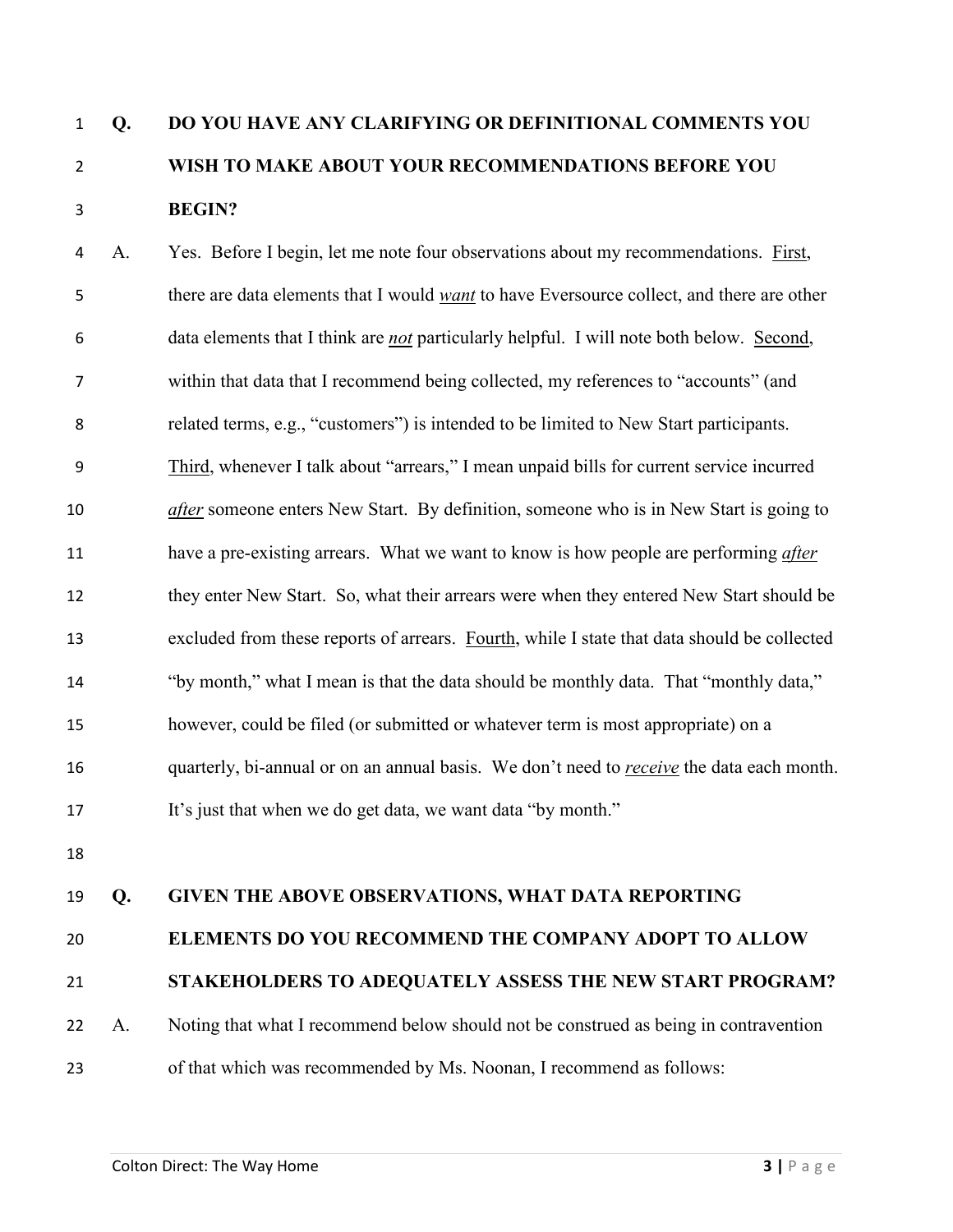| 1  | 1. | The dollars of bills for current service by month.                                |
|----|----|-----------------------------------------------------------------------------------|
| 2  | 2. | The dollars of actual receipts from customers <sup>2</sup> by month. <sup>3</sup> |
| 3  | 3. | The number of accounts receiving a bill by month.                                 |
| 4  | 4. | The number of accounts making a payment by month. <sup>4</sup>                    |
| 5  | 5. | The number of disconnect notices issued by month. <sup>5, 6</sup>                 |
| 6  | 6. | The number of accounts in arrears (setting aside the New Start arrears. This      |
| 7  |    | would, in other words, be limited to arrears incurred since they entered the      |
| 8  |    | program) by month;                                                                |
| 9  | 7. | The dollars of arrears (with the same disclaimers) by month;                      |
| 10 | 8. | The average arrears of accounts with arrears (other than their New Start arrears) |
| 11 |    | by month;                                                                         |
|    |    |                                                                                   |

<span id="page-4-0"></span> $2$  The source of revenue is irrelevant. The phrase here "from customers" is, for example, not intended to distinguish receipts from LIHEAP and receipts paid out-of-pocket by customers.<br><sup>3</sup> The combination of Metric #1 and Metric #2 allows us to look at the percentage of bills that are paid each month.

<span id="page-4-1"></span>If you place the dollars of bills (Metric  $\#1$ ) in the denominator and the dollars of receipts (Metric  $\#2$ ) in the numerator, you can calculate what percentage of bills is being paid on a monthly basis. You can also aggregate these monthly bills (and payments) so that you can examine the results (the term for this calculation is "payment coverage ratio") on an annual basis, on a seasonal basis, or on any other time period which you desire. For example, in an evaluation I performed of a Colorado energy affordability program, one question was the extent to which customers made payments after receiving a disconnect notice. I calculated a bill payment coverage ratio for the four months after the receipt of a disconnect notice. One additional question was the extent to which customers made payments after having service disconnected and reconnected (or whether customers simply fell back into arrears again). Again, that was tested by examining the payment coverage ratio for the four months subsequent to the reconnection.

<span id="page-4-2"></span><sup>4</sup> This allows us to see what percentage of people make *some* payment (while Metric #1 and Metric #2 allow us to see what percentage of the bill is paid).

<span id="page-4-3"></span><sup>5</sup> This is more important than the number of disconnections. As I spend a considerable amount of time in my Direct Testimony demonstrating, whether someone *actually* gets disconnected bears little relationship to whether they are in payment trouble. As I demonstrate, *lots* of folks are in arrears, and are sufficiently far in arrears to *merit* disconnection, but don't get disconnected. In contrast, the disconnect notices are computerized.

<span id="page-4-4"></span><sup>6</sup> Data elements 1, 2, 3, 4 and 5 also allow us to calculate a number of other metrics. For example, the number of disconnect notices per \$1,000 in bills (or, similarly, the number of disconnect notices per \$1,000 in payments) lets us see how hard the Company has to work to collect its revenue. Similarly, the number of disconnect notices per 1,000 bills provides insights into the extent of payment troubled status of customers. You can also "flip" these metrics. Looking at the amount of dollars received per disconnect notice allows us to assess the efficiency of collection. An increasing amount of revenue per disconnect notice may mean that the Company is issuing fewer disconnect notices, or that the Company is collecting more dollars, either of which is a positive development.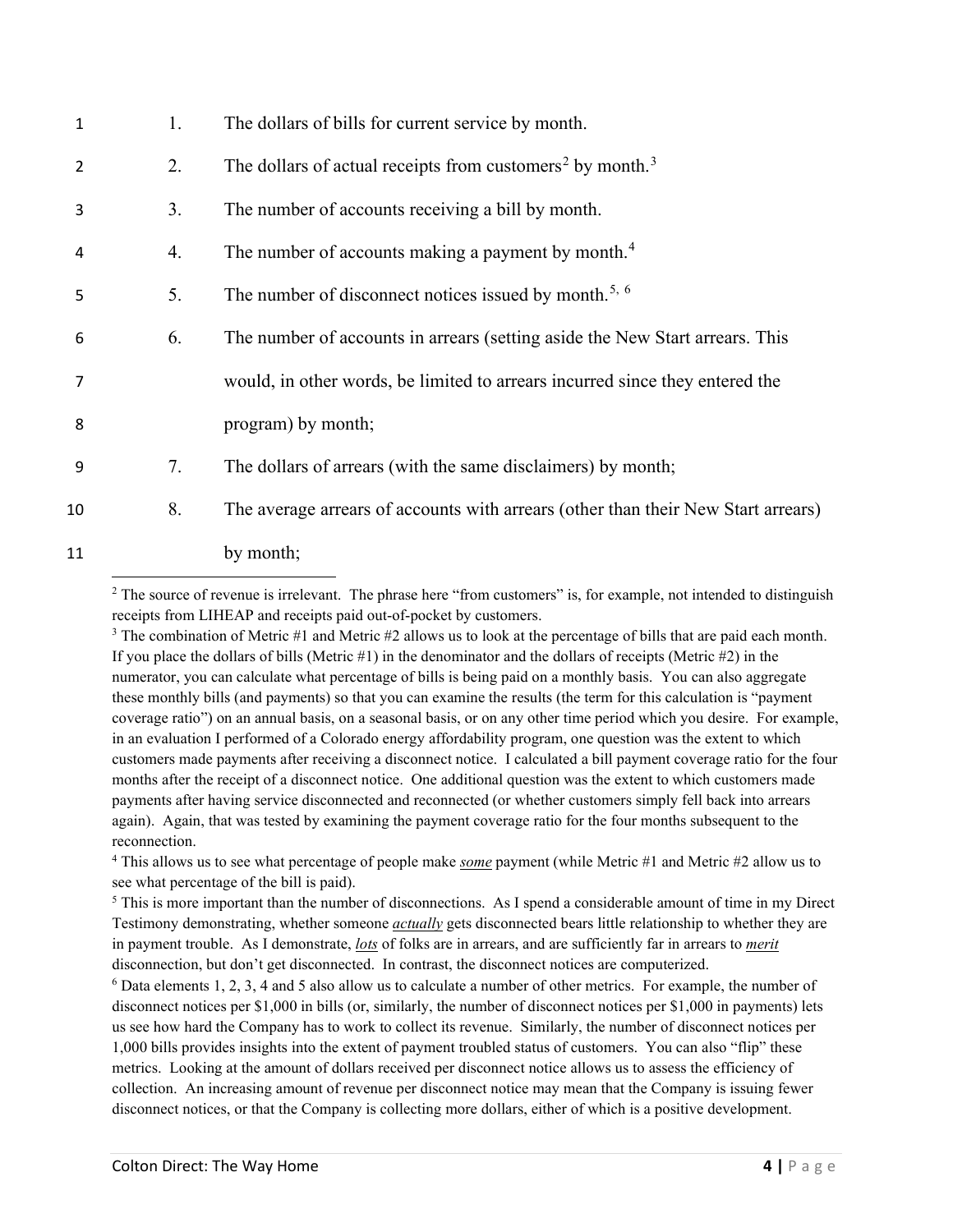| $\mathbf 1$    |    | 9.                                                                                        | Conversely, the number of accounts with a \$0 balance <sup>7</sup> by month; <sup>8</sup>       |  |  |  |
|----------------|----|-------------------------------------------------------------------------------------------|-------------------------------------------------------------------------------------------------|--|--|--|
| $\overline{2}$ |    | 10.                                                                                       | The number of Final Bills by month (as I explain below, this is a better metric                 |  |  |  |
| 3              |    |                                                                                           | than disconnections); and                                                                       |  |  |  |
| 4              |    | 11.                                                                                       | Finally, the number of Final Bills disaggregated by those with an arrearage                     |  |  |  |
| 5              |    |                                                                                           | (beyond the New Start arrears) and those with no arrearage <sup>9</sup> by month. <sup>10</sup> |  |  |  |
| 6              |    |                                                                                           |                                                                                                 |  |  |  |
| $\overline{7}$ | Q. | IS THERE ANY DATA THAT WAS ON MS. NOONAN'S LIST THAT YOU                                  |                                                                                                 |  |  |  |
| 8              |    |                                                                                           | <b>HAVE EXCLUDED?</b>                                                                           |  |  |  |
| 9              | A. |                                                                                           | What is conspicuously absent from above is the number of shutoffs. I don't object to            |  |  |  |
| 10             |    | counting the number of shutoffs. I just don't think it is a very meaningful piece of      |                                                                                                 |  |  |  |
| 11             |    | information, given how it does not relate to whether you have arrears, or to how much     |                                                                                                 |  |  |  |
| 12             |    | arrears you might have. I think the other twelve data points are better. "Final bills," I |                                                                                                 |  |  |  |
| 13             |    | believe, are better than "shutoffs" because Final Bills shows the number of customers     |                                                                                                 |  |  |  |
| 14             |    |                                                                                           | actually leaving the system, whether due to a shutoff, or because they're "running" from        |  |  |  |
| 15             |    |                                                                                           | a debt, or for some other reason. And, if we get Final Bills disaggregated by whether           |  |  |  |
| 16             |    | they had an arrearage or not, we can see how many folks with Final Bills were in          |                                                                                                 |  |  |  |
| 17             |    | payment trouble when they left the system (and thus got a Final Bill).                    |                                                                                                 |  |  |  |

<span id="page-5-0"></span><sup>&</sup>lt;sup>7</sup> Experience counsels that testing for whether an account has a \$0 balance is easier than tracking whether a customer has made a payment "in-full" and "on-time" each month. In fact, it is the \$0 balance which a utility should have the most interest in.

<span id="page-5-1"></span><sup>&</sup>lt;sup>8</sup> In contrast, the extent to which customers make partial payments is determined through the "payment coverage ratio" discussed above. A "payment coverage ratio" of more than 0% and less than 100% indicates a partial payment.

<span id="page-5-2"></span> By definition, a "Final Bill" will have a balance for usage incurred prior to the bill. The metric tracked here is whether the Final Bill has an unpaid balance from a *prior* billing period (i.e., an arrearage).<br><sup>10</sup> The Final Bills metric does not allow us to directly measure who receives a Final Bill because of payment troubles

<span id="page-5-3"></span>and who receives a Final Bill simply because they are moving. However, we can gain some insights into that question by examining the extent to which someone was current on their account at the time they receive a Final Bill.